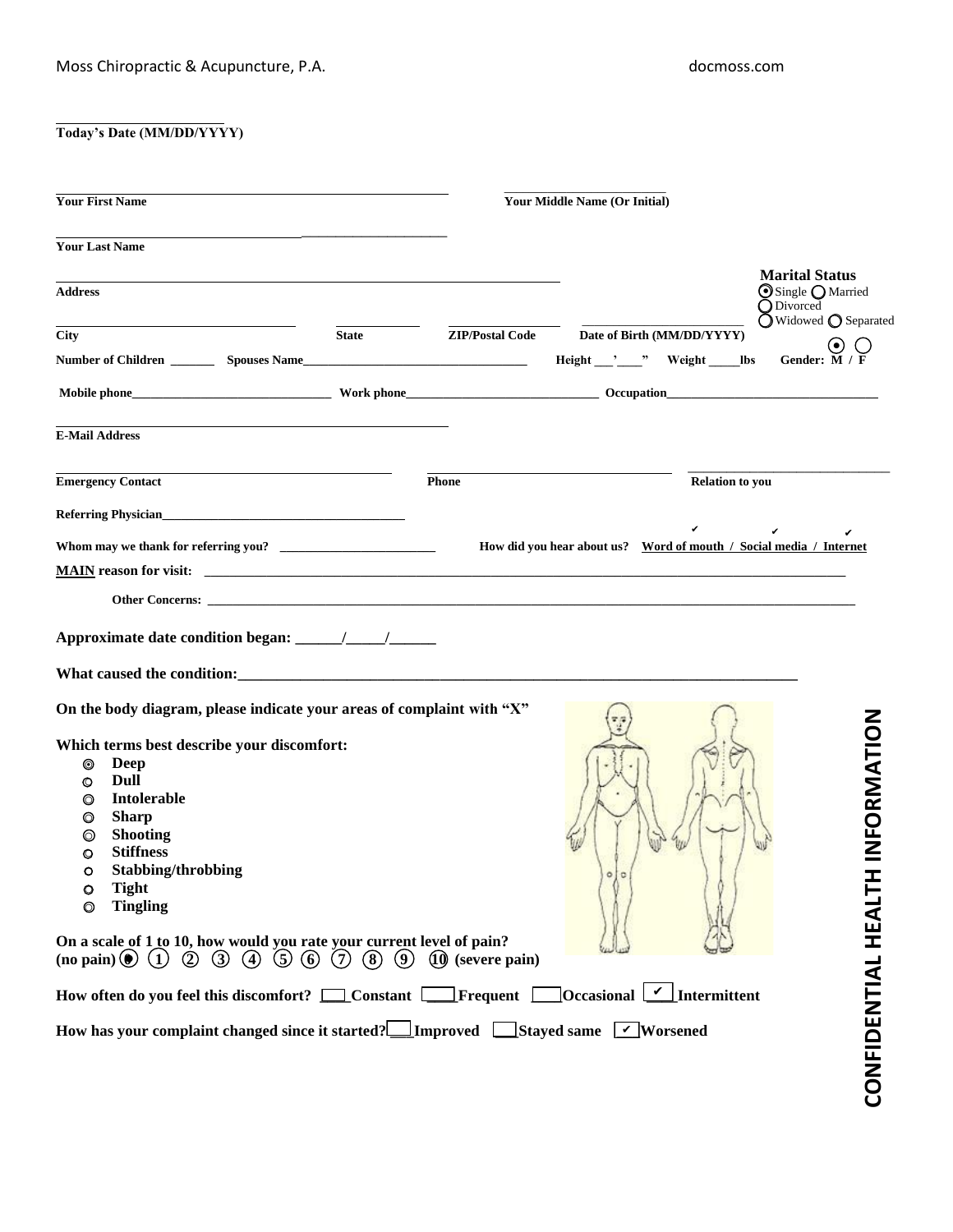| What treatment have you received for your condition? ___ none ____chiropractic ____massage ____medical ____ surgery_<br>over the counter meds _____prescription meds ______acupuncture _____bhysical therapy Other:___________________                                                                                                                                                                                                                                                                                                               |
|------------------------------------------------------------------------------------------------------------------------------------------------------------------------------------------------------------------------------------------------------------------------------------------------------------------------------------------------------------------------------------------------------------------------------------------------------------------------------------------------------------------------------------------------------|
| What aggravates this condition? movement / athletic activity / bending / lifting / changing position / coughing /<br>sneezing / child care / getting out of bed / household chores / turning head / lying down-sleeping / sitting / squatting                                                                                                                                                                                                                                                                                                        |
| What improves this condition? nothing / acupuncture / chiropractic / prescriptions / cold pack / exercise / rest / heat /<br>stretching / massage / work / over-the-counter meds / physical therapy / Other:                                                                                                                                                                                                                                                                                                                                         |
| Have other healthcare providers preformed tests related to this condition? YES / NO                                                                                                                                                                                                                                                                                                                                                                                                                                                                  |
| $\left( \bullet \right)$<br>Have you had any previous episodes of this condition? Yes / No<br>$(\bullet)$ .<br>$\left( \quad \right)$                                                                                                                                                                                                                                                                                                                                                                                                                |
| <b>CURRENT HEALTH</b>                                                                                                                                                                                                                                                                                                                                                                                                                                                                                                                                |
| Other than the information already provided, do you have additional concerns involving any of the following?                                                                                                                                                                                                                                                                                                                                                                                                                                         |
| Muscles, bones, joints<br>Nerves, Headaches, Dizziness<br>Explain: The Commission of the Commission of the Commission of the Commission of the Commission of the Commission of the Commission of the Commission of the Commission of the Commission of the Commission of the Commission<br>Head, Eyes, Ears, Nose, Throat<br><b>Heart, Blood Press, Circulation</b><br>Shortness breath, cough, asthma<br><b>Stomach, Bowel, Digestive</b><br>Diabetes, Thyroid, Glandular<br><b>Skin or Bleeding problems</b><br><b>_Allergies or Sensitivities</b> |
|                                                                                                                                                                                                                                                                                                                                                                                                                                                                                                                                                      |
|                                                                                                                                                                                                                                                                                                                                                                                                                                                                                                                                                      |
| Do you have a past family illness of : ___diabetes ____cancer (type______________) ___stroke ___high blood pressure<br>Other_                                                                                                                                                                                                                                                                                                                                                                                                                        |
| <b>Work and Social Habits</b>                                                                                                                                                                                                                                                                                                                                                                                                                                                                                                                        |
| Current Work Habits: __ permanently fully disabled __ permanently partially disabled ___ can't work due to current condition<br>___working full-time ___working part time ___retired ___student ___homemaker ___unemployed                                                                                                                                                                                                                                                                                                                           |
| Personal/Social habits: ____ smoke/tobacco use _____ alcohol _____ caffeine ______ recreational drugs                                                                                                                                                                                                                                                                                                                                                                                                                                                |
| <b>Exercise Habits:</b> ___none ___daily ___3x per week ___can't exercise due to current condition                                                                                                                                                                                                                                                                                                                                                                                                                                                   |
| Diet and Nutritional: __vegan/vegetarian __take daily supplements                                                                                                                                                                                                                                                                                                                                                                                                                                                                                    |